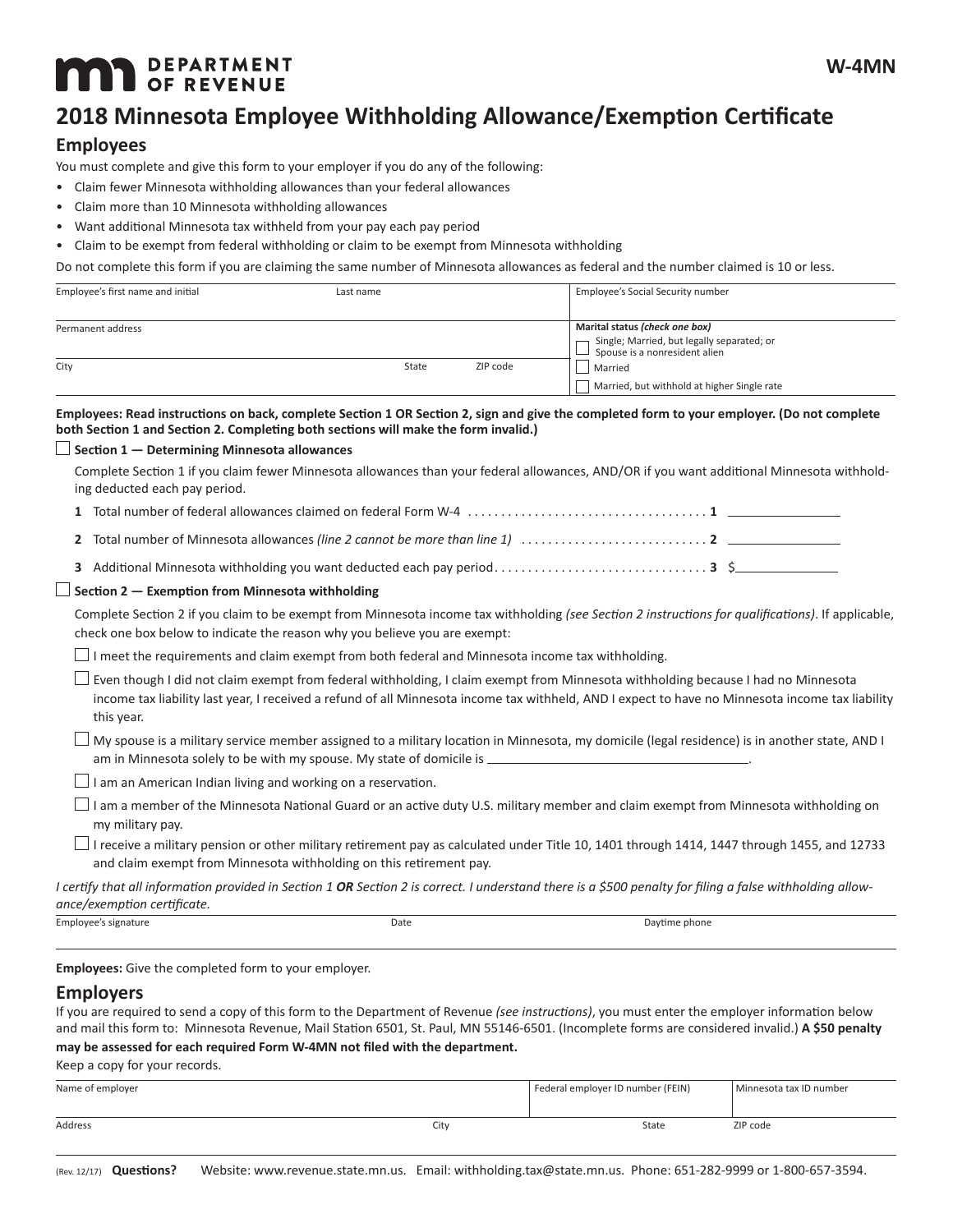# **MAN** DEPARTMENT

## **Form W-4MN Instructions**

*Do not complete this form if you are claiming the same number of Minnesota allowances as federal and the number claimed is 10 or less.*

### **Employee Instructions**

#### **Should I complete Form W-4MN?**

Complete Form W-4MN and provide it to your employer, if you do any of the following:

- Claim fewer Minnesota allowances than federal allowances (You may not claim more Minnesota allowances than federal allowances)
- Claim more than 10 Minnesota allowances
- Request additional Minnesota withholding be deducted each pay period
- Claim to be exempt from Minnesota income tax withholding *(see Section 2 instructions)*

Before you complete Form W-4MN, determine the number of federal withholding allowances you are claiming on federal Form W-4. Then, determine the number of your Minnesota withholding allowances.

Consider completing a new Form W-4MN if your personal or financial situation changes. If you have not had sufficient income tax withheld from your wages, interest and/or penalty charges may be assessed when you file your individual income tax return.

#### **Your employer may be required to submit copies of your Form W-4MN to the department.**

**Note:** You may be subject to a \$500 penalty if you submit a false Form W-4MN.

#### **Section 1 — Minnesota Allowances**

Claim the correct number of allowances. If you expect to owe more income tax for the year than will be withheld:

- claim fewer allowances
- request additional Minnesota taxes to be withheld from your wages (complete line 3)

#### **Section 2 — Minnesota Exemption**

Your employer will not withhold Minnesota taxes from your pay if you are exempt from withholding. To claim exemption, you must meet one of the following requirements:

- You meet the federal requirements; you claim exempt from federal withholding on Form W-4; you had no Minnesota income tax liability in the prior year; you received a full refund of Minnesota tax withheld; and you expect to have no Minnesota income tax liability for the current year.
- You are the spouse of a military member assigned to duty in Minnesota, you and your spouse are domiciled in another state (the same state as one another) and are present in Minnesota solely to be with your active duty military member spouse.
- You are a member of an American Indian tribe living and working on the reservation of which you are an enrolled member.
- Your wages are for Minnesota National Guard (MNG) pay or for active duty U.S. military pay. MNG and active duty U.S. military members can claim exempt from Minnesota withholding on these wages, even if taxable federally. For additional information, see Income Tax Fact Sheet 5, *Military Personnel.*
- You receive a military pension or other military retirement pay calculated under Title 10, 1401 through 1414, 1447 through 1455, and 12733. If you receive this income, you may claim exempt from Minnesota withholding on this income even if taxable federally.

**Note:** In order to avoid owing tax at the end of the year, you may not want to claim exempt if you (and/or your spouse when filing a joint return) expect to have other forms of income subject to Minnesota tax.

**If you claim exempt** from Minnesota withholding, you must provide your employer with a new Form W-4MN by February 15th of each year.

If another person can claim you as a dependent on his or her federal tax return, you cannot claim exempt from Minnesota withholding if your annual income exceeds \$950 and includes more than \$300 of unearned income.

#### **Use of Information**

All information on Form W-4MN is private by state law. It cannot be given to others without your consent, except to the Internal Revenue Service and to other states that guarantee the same privacy. Your name, address and Social Security number are required for identification. Information about your allowances is required to determine your correct tax. We ask for your phone number so we can call you if we have a question.

*Employer instructions are on the next page.*